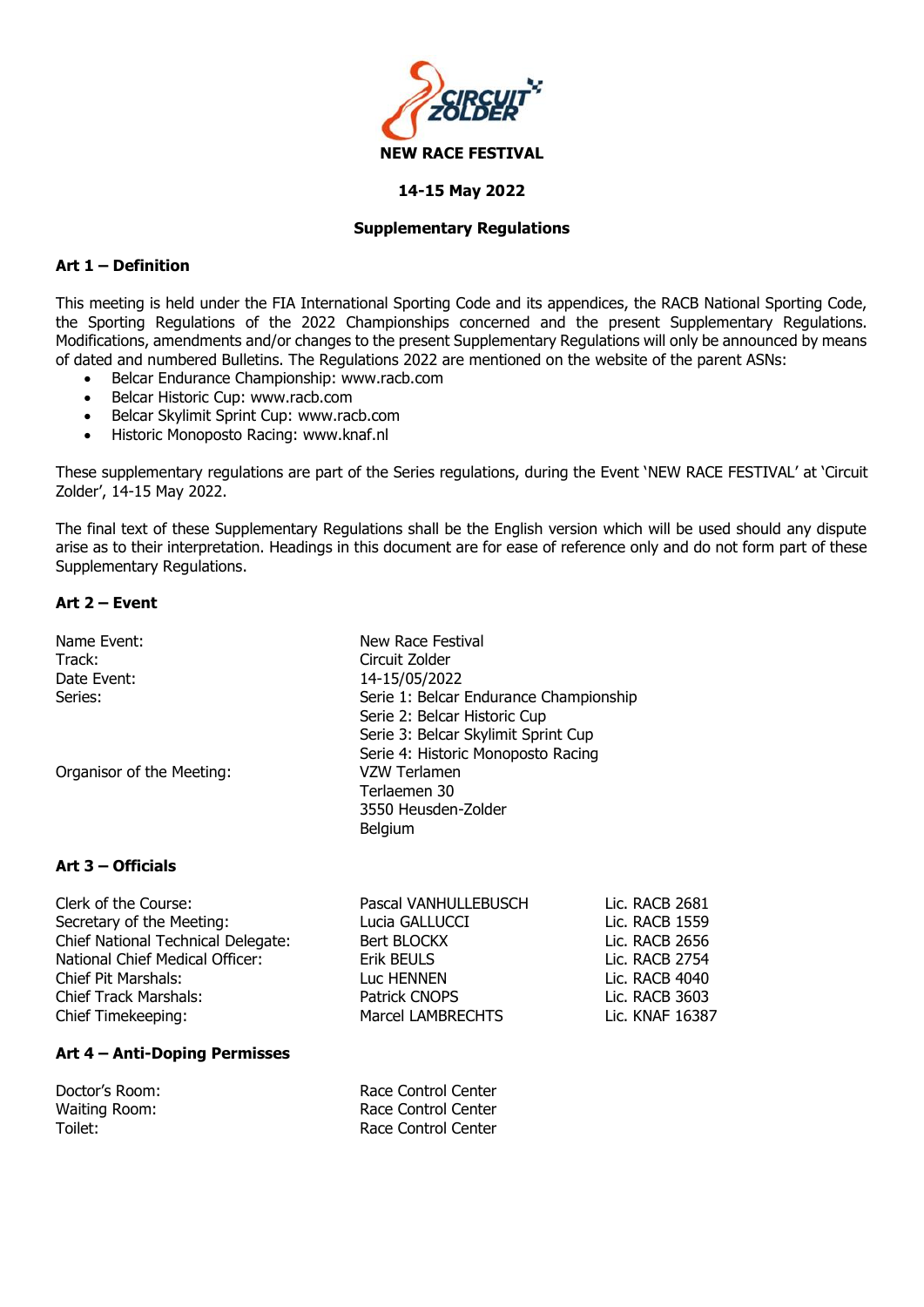

# **Art 5 – Series specific regulations**

Appendix 1 : Belcar Endurance Championship Appendix 2 : Belcar Historic Cup Appendix 3 : Belcar Skylimit Sprint Cup Appendix 4 : Historic Monoposto Racing

#### **Art 6 – Entry: closing date and acceptance**

The closing date for entries is fixed at 08h00 of the first day of the meeting. The fee required (see entry form and/or confirmation of participating) has to be paid before the event (an entry not accompanied by the fee shall be null and void).

#### **Art 7 – Details of the Circuit**

- length of one lap: 4.000 m
- direction: clockwise
- Pole position : left

#### **Art 8 – Insurance for the meeting**

The Organiser has subscribed an insurance following the instruction of the law. The insurance policy can be consulted at the race secretariat.

#### **Art 9 – Other**

Advertising has to be in compliance with the FIA International Sporting Code, Art. 10.6. In Belgium, advertising for tobacco products and not-recognized & not-registered betting companies is prohibited.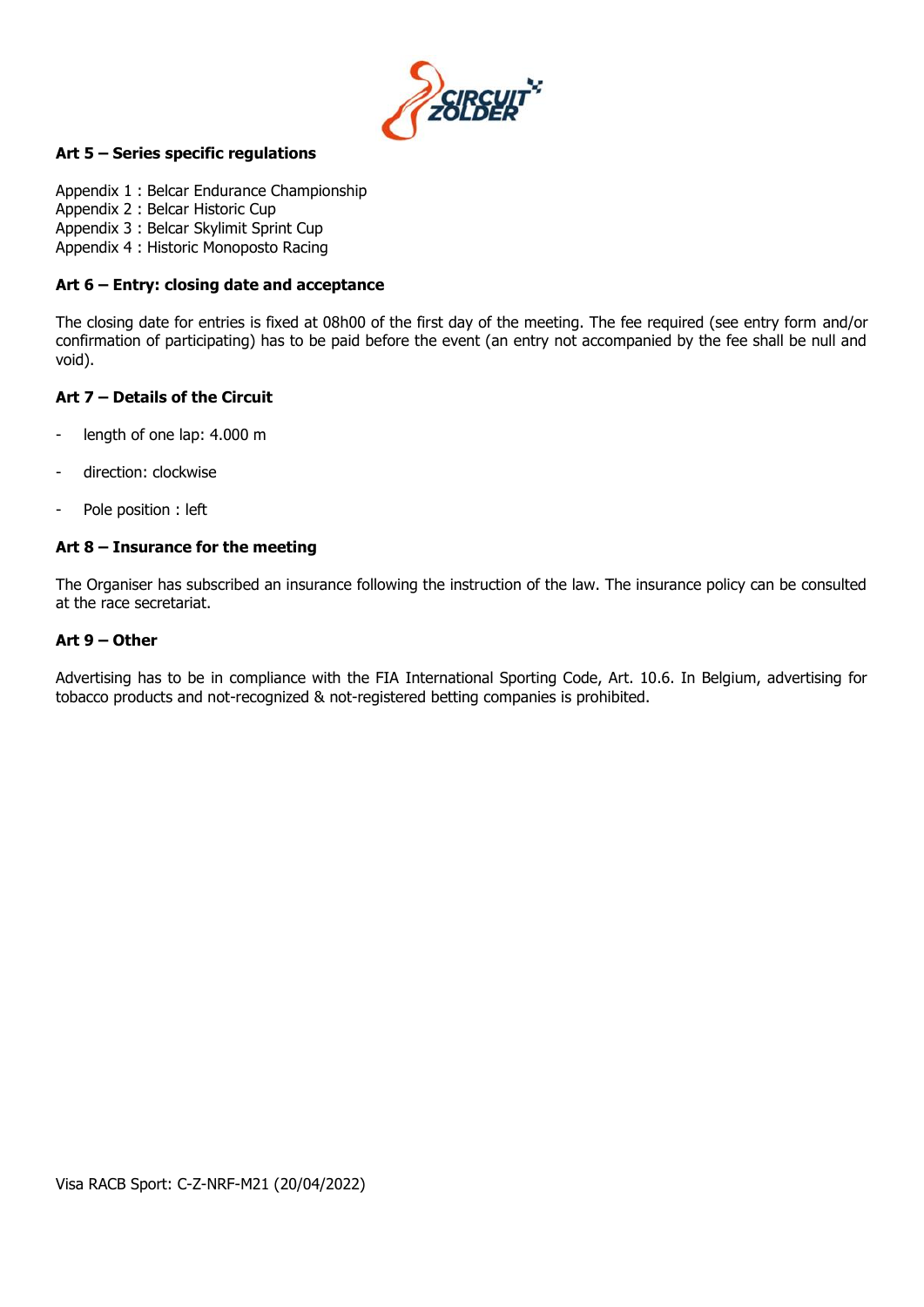



#### **Belcar Endurance Championship**

#### **Officials**

| Race Director:                       | Pierre DELETTRE                            | Lic. RACB 0579 |
|--------------------------------------|--------------------------------------------|----------------|
| Deputy Race Director:                | David ENGELEN                              | Lic. RACB 3672 |
| <b>Competitor Relations Officer:</b> | Raf ROGGEN                                 | Lic. RACB 4196 |
| Series Technical Delegate:           | Chris GOEMAN                               | Lic. RACB 3097 |
|                                      | Timothy HOUTHOOFD                          | Lic. RACB 3895 |
| <b>Stewards:</b>                     |                                            |                |
| Chairman:                            | <b>Leo SUETENS</b>                         | Lic. RACB 0405 |
| Members:                             | <b>Joost DEMEESTERE</b>                    | Lic. RACB 0118 |
|                                      | Jan DHONDT                                 | Lic. RACB 2385 |
| Stewards Office:                     | Race Control Center – Internal line n° 856 |                |
| <b>Administrative Checks:</b>        |                                            |                |
| Minimum Licence Level:               | National C Circuit                         |                |

Timing: Friday 13/05/2022 – From 13:00-18:00 Saturday 14/05/2022 – From 07:30-08:00 Place: Place: Secretariat Race Control Center

At the administrative checks the entrant and/or driver must show their license, and – if applicable – an entrant's license. Drivers from outside Belgium or comparable countries by decision of the FIA need a special authorization of their own ASN (FIA ISC Art. 2.6 and 3.9). For minor competitors, a "Parental Consent Authorization" confirmed by the country Authority should be presented at administrative checks.

## **Scrutineering:**

| Friday 13/05/2022 - From 13:00-18:00<br>Timing:<br>Saturday 14/05/2022 - From 07:30-08:00<br><b>Boxes</b><br>Paddock of the series – boxes<br>Paddock 1 | Pre-Scrutineering: |                                                |
|---------------------------------------------------------------------------------------------------------------------------------------------------------|--------------------|------------------------------------------------|
| Location:<br>Scrutineering Bay:<br>Location:<br>Parc Fermé:<br>Location:<br><b>Briefing:</b>                                                            |                    |                                                |
|                                                                                                                                                         |                    |                                                |
|                                                                                                                                                         |                    |                                                |
|                                                                                                                                                         |                    |                                                |
|                                                                                                                                                         |                    |                                                |
|                                                                                                                                                         |                    |                                                |
|                                                                                                                                                         |                    |                                                |
|                                                                                                                                                         |                    |                                                |
|                                                                                                                                                         | Timing:            | Saturday 14/05/2022 - At 08:00                 |
| Place:                                                                                                                                                  |                    | Briefing room Race Control Center, lila stairs |
|                                                                                                                                                         |                    |                                                |

Briefing is mandatory for all drivers. If no fine for non-presence at the briefing is mentioned in the series regulations, a fine of 250€ will be charged for non-presence at the briefing(s).

## **Notice Board:**

Location Physical Notice Board: Paddock – Chequered stairs – at the entrance of Race Control Center

#### **Maximum number of cars allowed to start**

| Practice: |    |
|-----------|----|
| Race:     | 59 |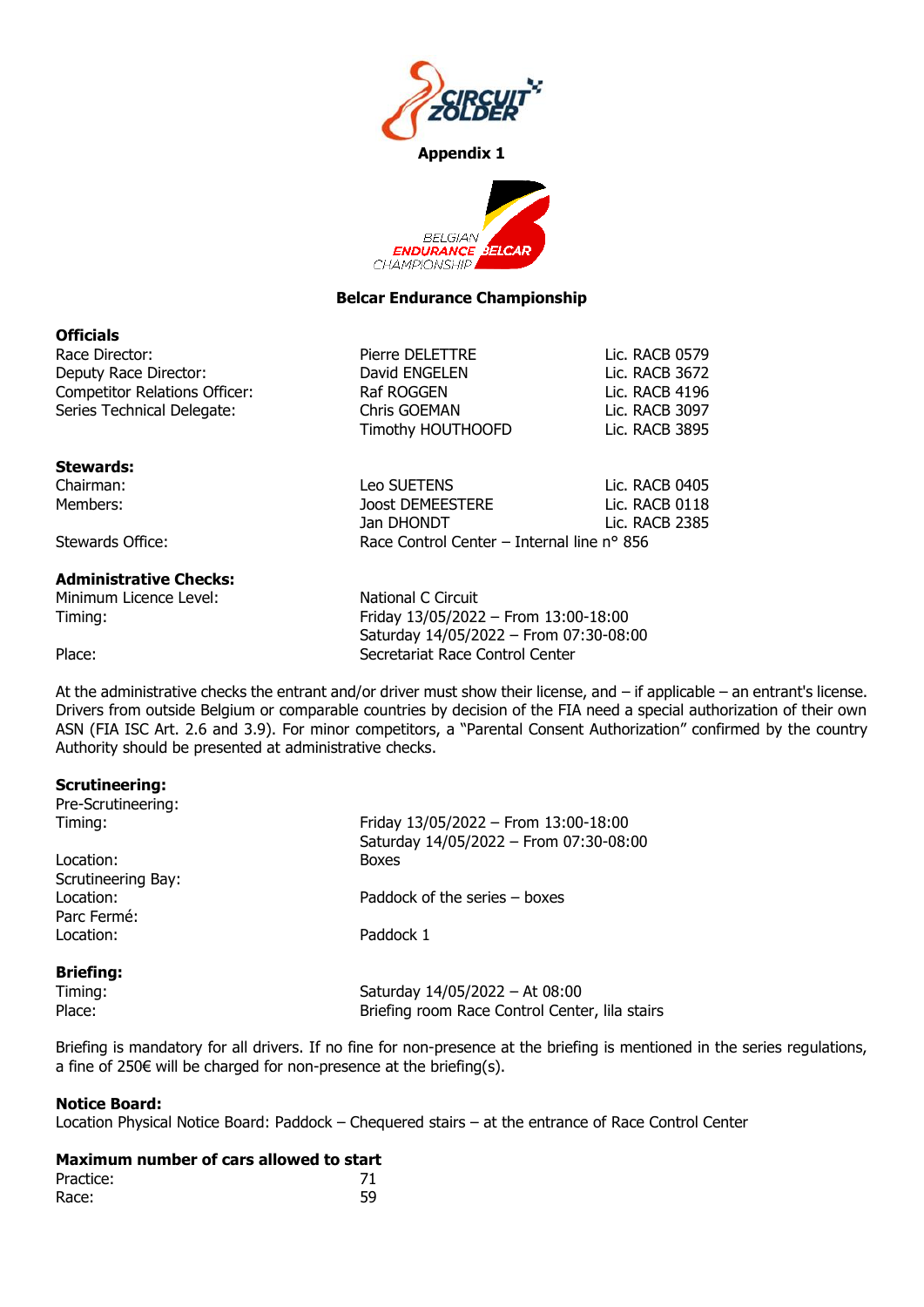

# **Track Entry & Track Exit**

| Track entry: |                 |
|--------------|-----------------|
| Track exit:  | T <sub>15</sub> |

# **Track Time:**

- Free Practice: Saturday 14/05/2022: 09:10-10:10 (60 minutes)
- Qualifying Session: Saturday 14/05/2022: 13:45-14:30 (45 minutes)
- Race: Sunday 15/05/2022: 13:05-15:10 (125 minutes)

#### **Protest & Appeal Fee :**

Protest Fee: € 500,- National Appeal Fee: € 2.000,- International Appeal Fee (FIA): € 6.000,-

According Art. 13 & 15 of the FIA Sporting Code International protests have to be addressed to the Chairman of the Stewards and delivered to the Clerk of the Course and or their assistant. In absence of the Clerk of the Course, the protest should be delivered to the Chairman of the Stewards.

## **Other:**

Noise regulations: see Series Regulations. Qualifying minima: See art. 25.2 of the Sporting Regulations Belcar Endurance Championship. Race classification: See art. 33.2 of the Sporting Regulations Belcar Endurance Championship.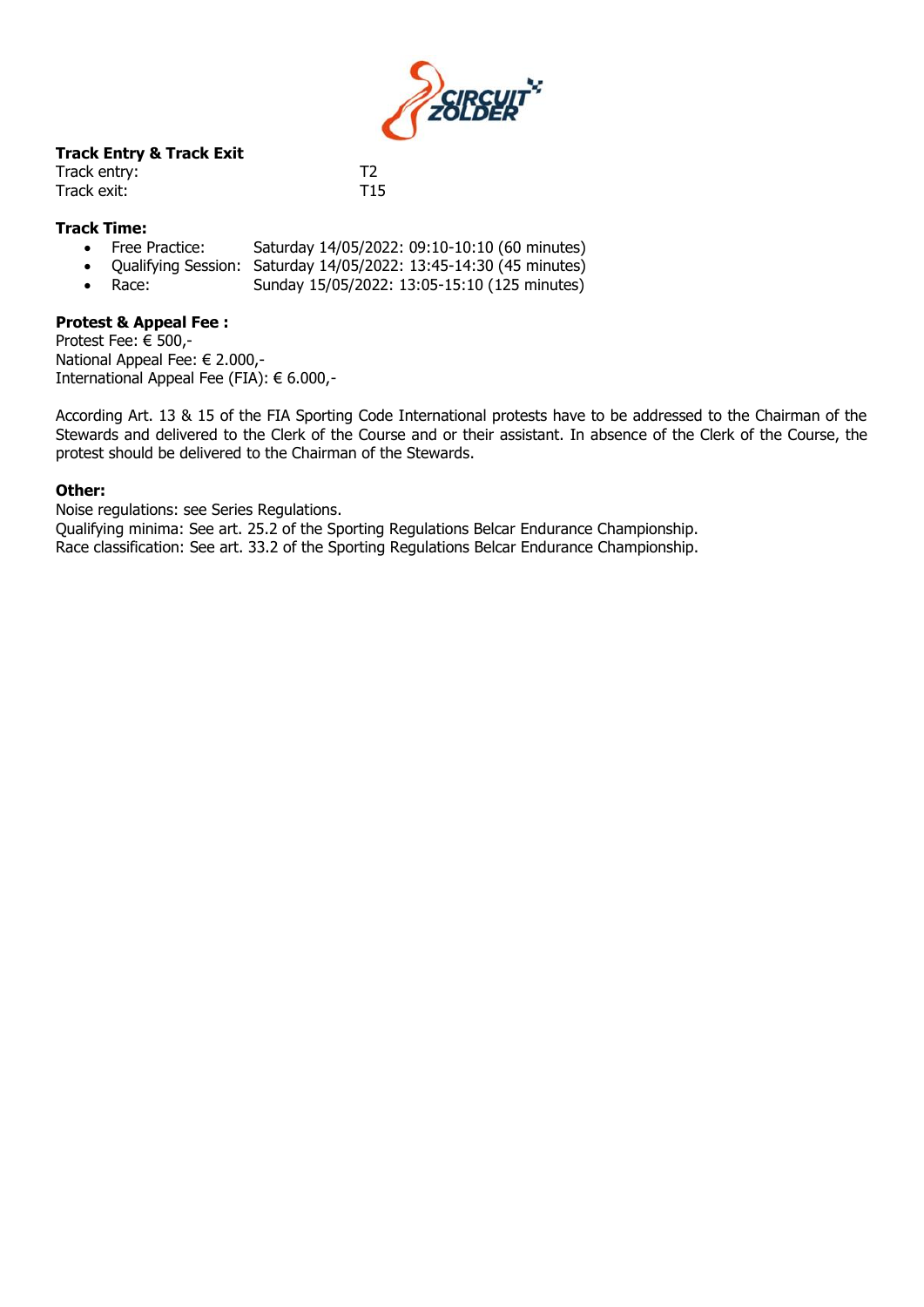



**Belcar Historic Cup**

# **Officials**

| Race Director:                | Pascal VANHULLEBUSCH | Lic. RACB 2681 |
|-------------------------------|----------------------|----------------|
| Competitor Relations Officer: | Josephine SCHRAEPEN  | Lic. RACB 3123 |
| Series Technical Delegate:    | Bert BLOCKX          | Lic. RACB 2656 |
|                               |                      |                |

#### **Stewards:**

Chairman: Leo SUETENS Lic. RACB 0405 Members: Joost DEMEESTERE Lic. RACB 0118

Stewards Office: The Race Control Center – Internal line n° 856

# **Administrative Checks:**

Minimum Licence Level: National Historic Circuit

Timing: Friday 13/05/2022 – From 13:00-18:00 Saturday 14/05/2022 – From 09:00-10:00 Place: Secretariat Race Control Center

Jan DHONDT Lic. RACB 2385

At the administrative checks the entrant and/or driver must show their license, and – if applicable – an entrant's license. Drivers from outside Belgium or comparable countries by decision of the FIA need a special authorization of their own ASN (FIA ISC Art. 2.6 and 3.9). For minor competitors, a "Parental Consent Authorization" confirmed by the country Authority should be presented at Administrative checks.

## **Scrutineering:**

| Pre-Scrutineering: |                                                                                |  |
|--------------------|--------------------------------------------------------------------------------|--|
| Timing:            | Friday 13/05/2022 - From 13:00-18:00<br>Saturday 14/05/2022 - From 09:00-10:00 |  |
| Location:          | Paddock of the series $-$ paddock $0/1$                                        |  |
| Scrutineering Bay: |                                                                                |  |
| Location:          | Paddock of the series $-$ paddock $0/1$                                        |  |
| Parc Fermé:        |                                                                                |  |
| Location:          | Paddock 1                                                                      |  |
| <b>Briefing:</b>   |                                                                                |  |
| Timing:            | Saturday 14/05/2022 - At 10:15                                                 |  |
| Place:             | Briefing room Race Control Center, lila stairs                                 |  |

Briefing is mandatory for all drivers. If no fine for non-presence at the briefing is mentioned in the series regulations, a fine of 250€ will be charged for non-presence at the briefing(s).

## **Notice Board:**

Location Physical Notice Board: Paddock – Chequered stairs – At the entrance of Race Control Center

| Maximum number of cars allowed to start |    |
|-----------------------------------------|----|
| Practice:                               |    |
| Race:                                   | 47 |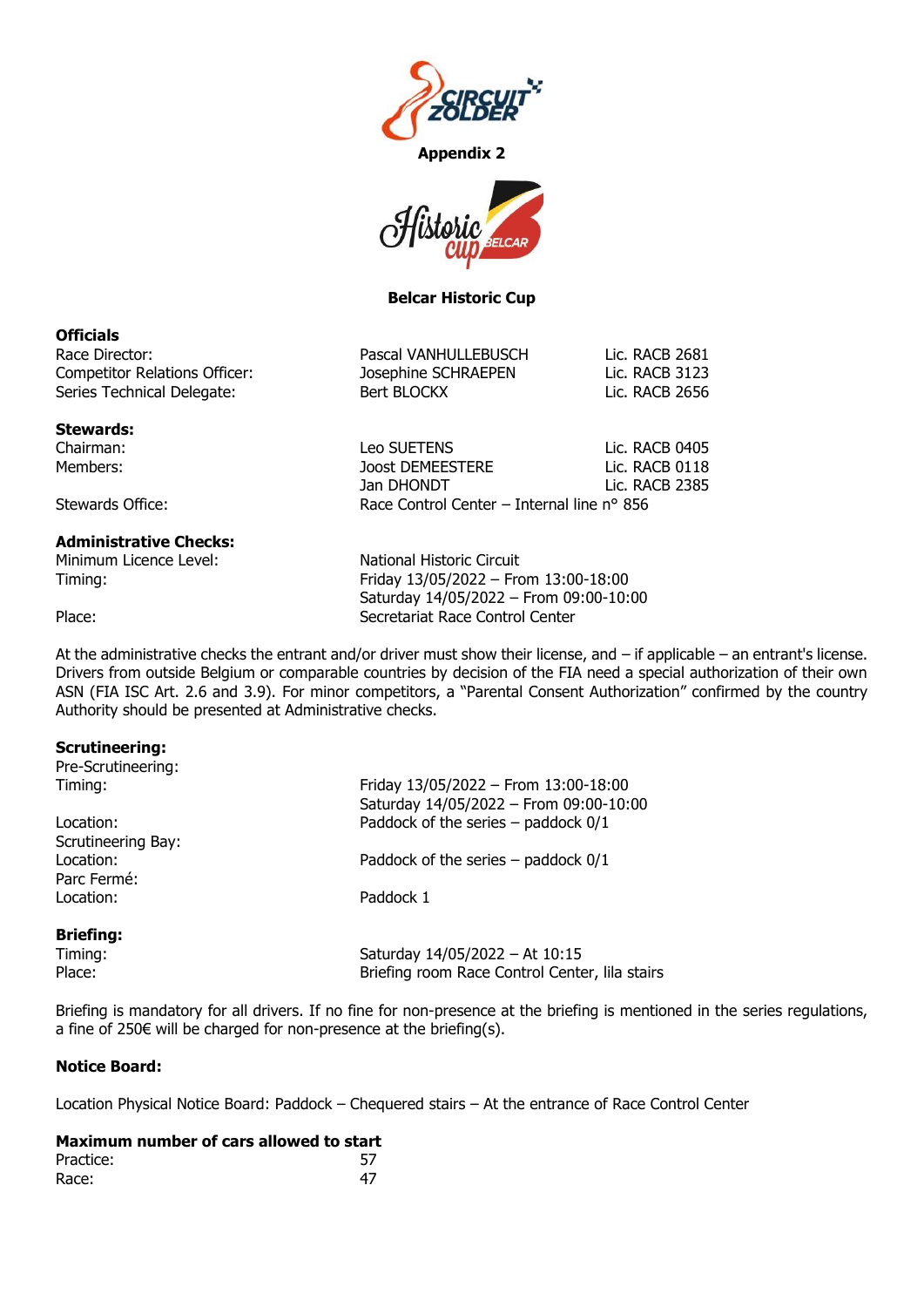

Cars qualified in positions 48 to 57 can take part in the race under condition they start in qualifying order from the pitlane. Starting procedure will be explained in the briefing.

#### **Track Entry & Track Exit**

| Track entry: |                 |
|--------------|-----------------|
| Track exit : | T <sub>15</sub> |

#### **Track Time:**

- Qualifying 1: Saturday 14/05/2022: 11:15-11:45 (30 minutes)
- Qualifying 2: Saturday 14/05/2022: 15:25-15:55 (30 minutes)
- Race 1: Sunday 15/05/2022: 10:15-10:45 (30 minutes)
- Race 2: Sunday 15/05/2022: 16:05-16:35 (30 minutes)

# **Protest & Appeal Fee :**

Protest Fee: € 500,- National Appeal Fee: € 2.000,- International Appeal Fee (FIA) : € 6.000,-

According Art. 13 & 15 of the FIA Sporting Code International protests have to be addressed to the Chairman of the Stewards and delivered to the Clerk of the Course and or their assistant. In absence of the Clerk of the Course, the protest should be delivered to the Chairman of the Stewards.

#### **Other:**

Noise regulations: see Series Regulations. Qualifying minima: 30% of the best qualifying time. Race classification : minimum 50% of the (class) winner laps, chequered flag needed.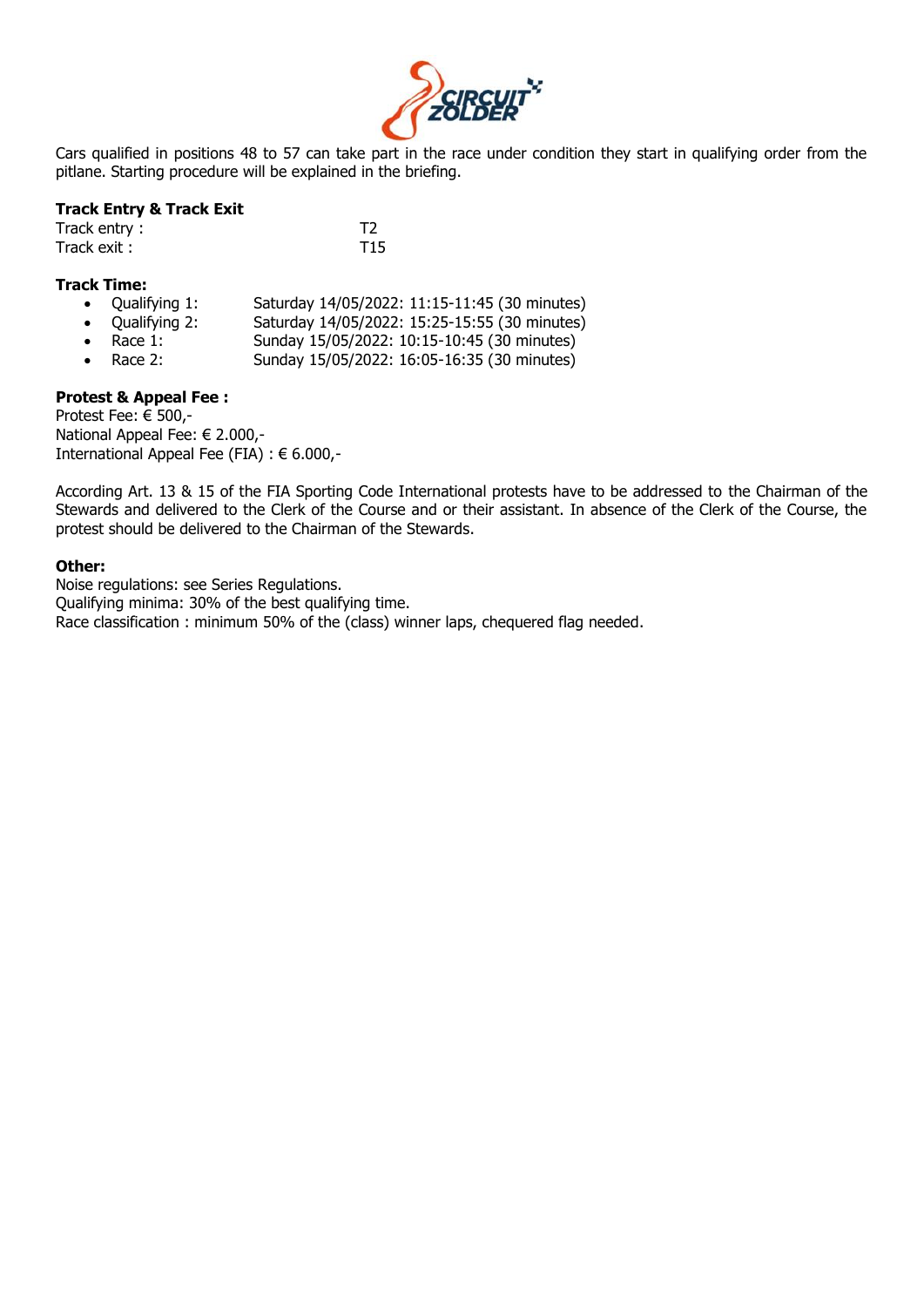



# **Belcar Skylimit Sprint Cup**

| Pascal VANHULLEBUSCH | Lic. RACB 2681 |
|----------------------|----------------|
| David ENGELEN        | Lic. RACB 3672 |

Jan DHONDT Lic. RACB 2385

**Stewards:**

Deputy Race Director:

**Officials** Race Director:

Chairman: Leo SUETENS Lic. RACB 0405 Members: Joost DEMEESTERE Lic. RACB 0118

Stewards Office: The Race Control Center – Internal line n° 856

## **Administrative Checks:**

Minimum Licence Level: National C Circuit or International D restricted to FunCup/Ford Fiesta Sprint Cup/BGDC Class A/B Timing: Friday 13/05/2022 – From 13:00-18:00 Saturday 14/05/2022 – From 08:00-09:00 Place: Loge Skylimit Events – paddock 2

At the administrative checks the entrant and/or driver must show their license, and – if applicable – an entrant's license. Drivers from outside Belgium or comparable countries by decision of the FIA need a special authorization of their own ASN (FIA ISC Art. 2.6 and 3.9). For minor competitors, a "Parental Consent Authorization" confirmed by the country Authority should be presented at Administrative checks.

## **Scrutineering:**

| Pre-Scrutineering: |                                                                                                                     |  |  |
|--------------------|---------------------------------------------------------------------------------------------------------------------|--|--|
| Timing:            | Friday 13/05/2022 - From 13:00-18:00<br>Saturday 14/05/2022 - From 08:00-09:00<br>Paddock of the series - paddock 5 |  |  |
| Location:          |                                                                                                                     |  |  |
| Scrutineering Bay  |                                                                                                                     |  |  |
| Location:          | Paddock of the series – paddock 5                                                                                   |  |  |
| Parc Fermé:        |                                                                                                                     |  |  |
| Location:          | Paddock of the series – paddock 5                                                                                   |  |  |
| <b>Briefing:</b>   |                                                                                                                     |  |  |
| Timing:            | Saturday 14/05/2022 - at 09:00                                                                                      |  |  |
| Place:             | Briefing room Race Control Center, lila stairs                                                                      |  |  |

Briefing is mandatory for all drivers. If no fine for non-presence at the briefing is mentioned in the series regulations, a fine of 250€ will be charged for non-presence at the briefing(s).

## **Notice Board:**

Location Physical Notice Board: Paddock – Chequered stairs – at the entrance of Race Control Center

| Practice: |  |
|-----------|--|
| Race:     |  |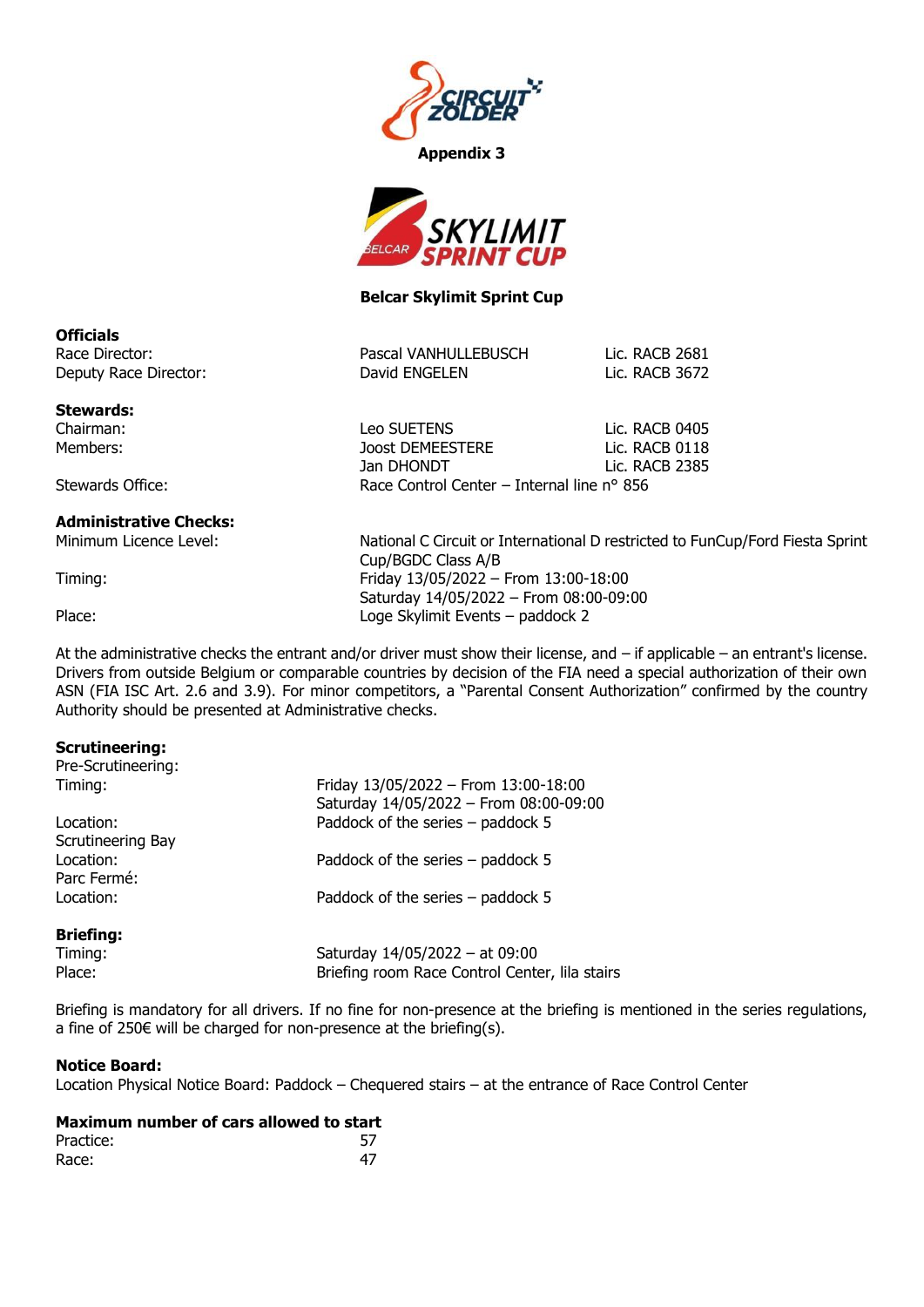

# **Track Entry & Track Exit**

Track entry : MP14 or MP16 (details will be communicated at the briefing) Track exit : MP14 or MP16 (details will be communicated at the briefing)

# **Track Time:**

- Qualifying 1: Saturday 14/05/2022: 10:35-11:00 (25 minutes)
- Qualifying 2: Saturday 14/05/2022: 14:45-15:10 (25 minutes)
- 
- Race 1: Sunday 15/05/2022: 11:00-11:30 (30 minutes) • Race 2: Sunday 15/05/2022: 16:50-17:20 (30 minutes)

# **Protest & Appeal Fee:**

Protest Fee: € 500,- National Appeal Fee: € 2000,- International Appeal Fee (FIA) : € 6.000,-

According Art. 13 & 15 of the FIA Sporting Code International protests have to be addressed to the Chairman of the Stewards and delivered to the Clerk of the Course and or their assistant. In absence of the Clerk of the Course, the protest should be delivered to the Chairman of the Stewards.

#### **Other:**

Noise regulations: see Series Regulations. Qualifying minima: 125% of the best qualifying time, no minimum laps. Race classification: minimum 50% of the winners' laps, chequered flag not needed.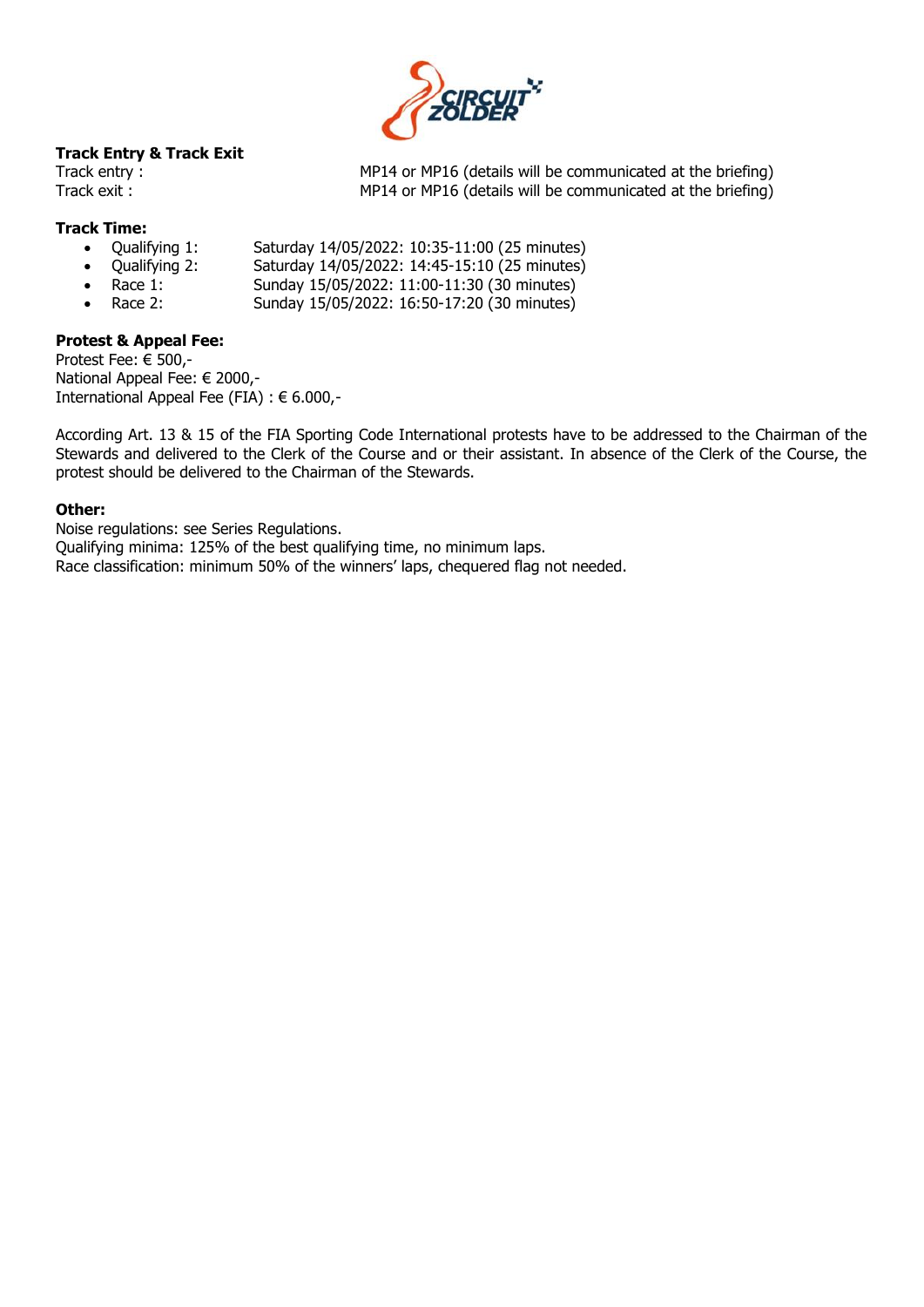



#### **Historic Monoposto Racing**

#### **Officials**

Race Director: The Pascal VANHULLEBUSH Lic. RACB 2681 Deputy Race Director: David ENGELEN Lic. RACB 3672 Series Technical Delegate: Frans PARFANT Lic. KNAF 10833

#### **Stewards:**

Chairman: Leo SUETENS Lic. RACB 0405 Members: Joost DEMEESTERE Lic. RACB 0118

Stewards Office: The Race Control Center – Internal line n° 856

## **Administrative Checks:**

Minimum Licence Level: National Historic Circuit

Timing: Friday 13/05/2022 – From 13:00-18:00 Saturday 14/05/2022 – From 10:00-11:00 Place: Place: Secretariat Race Control Center

Wilma HEIDSTRA Lic. KNAF 28735

Jan DHONDT Lic. RACB 2385

At the administrative checks the entrant and/or driver must show their license, and – if applicable – an entrant's license. Drivers from outside Belgium or comparable countries by decision of the FIA need a special authorization of their own ASN (FIA ISC Art. 2.6 and 3.9). For minor competitors, a "Parental Consent Authorization" confirmed by the country Authority should be presented at Administrative checks.

## **Scrutineering:**

| Pre-Scrutineering: |                                                                                |  |  |
|--------------------|--------------------------------------------------------------------------------|--|--|
| Timing:            | Friday 13/05/2022 - From 13:00-18:00<br>Saturday 14/05/2022 - From 10:00-11:00 |  |  |
| Location:          | Paddock of the series - paddock 4                                              |  |  |
| Scrutineering Bay  |                                                                                |  |  |
| Location:          | Paddock of the series – paddock 4                                              |  |  |
| Parc Fermé:        |                                                                                |  |  |
| Location:          | Paddock of the series - paddock 4                                              |  |  |
| <b>Briefing:</b>   |                                                                                |  |  |
| Timing:            | Saturday 14/05/2022 - At 11:30                                                 |  |  |
| Place:             | Briefing room Race Control Center, lila stairs                                 |  |  |

Briefing is mandatory for all drivers. If no fine for non-presence at the briefing is mentioned in the series regulations, a fine of 250€ will be charged for non-presence at the briefing(s).

## **Notice Board:**

Location Physical Notice Board: Paddock – Chequered stairs – at the entrance of Race Control Center

| Practice: | 46 |
|-----------|----|
| Race:     | 38 |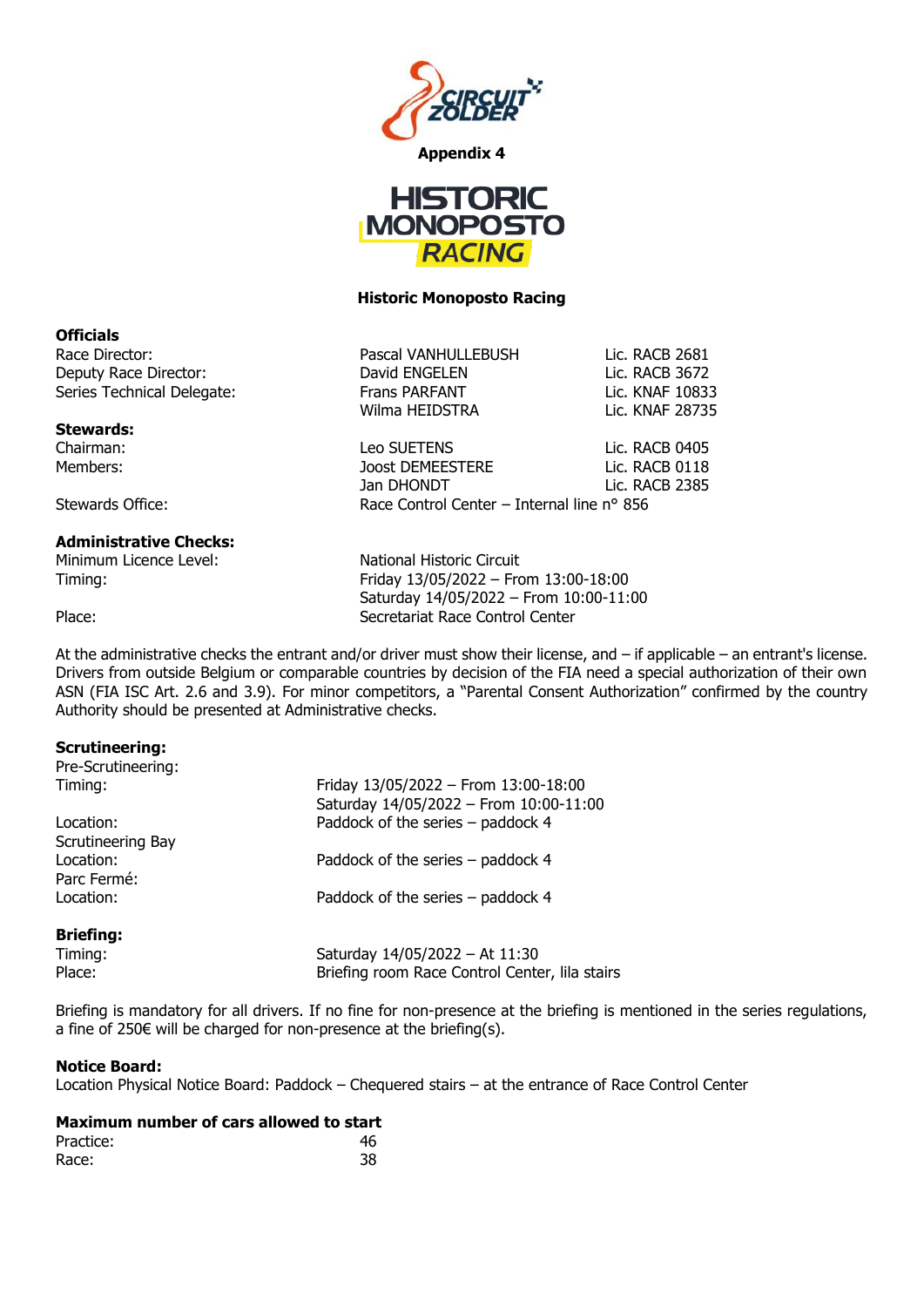

# **Track Entry & Track Exit**

| Track entry: | <b>MP16</b> |
|--------------|-------------|
| Track exit : | <b>MP16</b> |

# **Track Time:**

- Qualifying 1: Saturday 14/05/2022: 13:10-13:30 (20 minutes)
- Qualifying 2: Saturday 14/05/2022: 16:10-16:30 (20 minutes)
- Race 1: Sunday 15/05/2022: 11:45-12:05 (30 minutes)
- Race 2: Sunday 15/05/2022: 15:30-15:50 (30 minutes)

# **Protest & Appeal Fee :**

Protest Fee: € 500,- National Appeal Fee: € 1.750,- International Appeal Fee (FIA) : € 6.000,-

According Art. 13 & 15 of the FIA Sporting Code International protests have to be addressed to the Chairman of the Stewards and delivered to the Clerk of the Course and or their assistant. In absence of the Clerk of the Course, the protest should be delivered to the Chairman of the Stewards.

#### **Other:**

Noise regulations: see Series Regulations.

Qualifying minima: Each driver must complete at least one timed lap in the official qualifying session to be admitted to start of the race.

Starting order for Race 1 will be determined by the best qualifying time of Qualifying 1.

Starting order for Race 2 will be determined by the best qualifying time of Qualifying 2.

Race classification : minimum 66,66 % of the (class) winner laps, chequered flag not needed.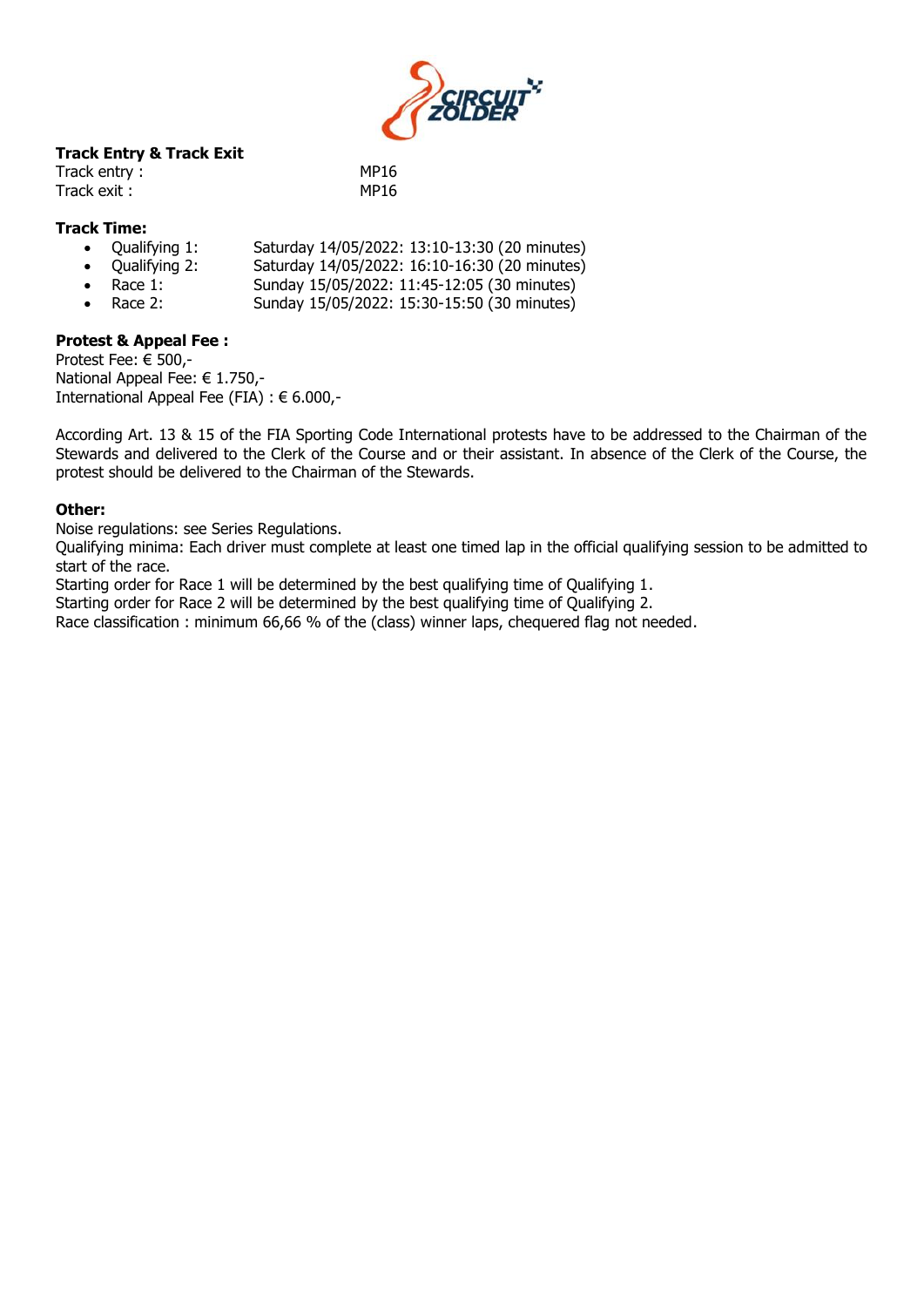

**Overall Timing**

# *NEW RACE FESTIVAL 14-15 May 2022 TIMETABLE*

# *Belcar Endurance Championship Belcar Historic Cup Belcar Skylimit Sprint Cup Historic Monoposto Racing*

# *FRIDAY 13 May 2022*

*Motor silence: day and night* 

# *Installation: 09:00 - 17:00*

|                      | <b>Administration</b> (secretariat Race Control Center) & <b>Scrutineering</b> (paddock of the series) |
|----------------------|--------------------------------------------------------------------------------------------------------|
| <i>13:00 - 18:00</i> | Belcar Endurance Championship (boxes)                                                                  |
|                      | Belcar Historic Cup                                                                                    |
|                      | Belcar Skylimit Sprint Cup (Administration – Loge Skylimit Events)                                     |
|                      | <b>Historic Monoposto Racing</b>                                                                       |

## *SATURDAY 14 May 2022*

# *Motor silence: before 09:00, between 12:00-13:00, after 18:00.*

## *Administration (secretariat Race Control Center) & Scrutineering (paddock of the series)*

| 07:30 - 08:00 | <b>Belcar Endurance Championship</b>                               |
|---------------|--------------------------------------------------------------------|
| 08:00 - 09:00 | Belcar Skylimit Sprint Cup (Administration – Loge Skylimit Events) |
| 09:00 - 10:00 | Belcar Historic Cup                                                |
| 10:00 - 11:00 | Historic Monoposto Racing                                          |

# *Briefing (briefing room Race Control Center, 1 st floor – purple stairs)*

| 08:00 | <b>Belcar Endurance Championship</b> |
|-------|--------------------------------------|
| 09:00 | <b>Belcar Skylimit Sprint Cup</b>    |
| 10:15 | <b>Belcar Historic Cup</b>           |
| 11:30 | <b>Historic Monoposto Racing</b>     |

## *Practices/Races*

| $09:10 - 10:10$                  | <b>Belcar Endurance Championship</b> | <b>Free Practice</b> | (60') |
|----------------------------------|--------------------------------------|----------------------|-------|
| 10:35 - 11:00                    | <b>Belcar Skylimit Sprint Cup</b>    | Qualifying 1         | (25') |
| $11:15 - 11:45$                  | <b>Belcar Historic Cup</b>           | Qualifying 1         | (30′) |
| 13:10 - 13:30<br>$13:45 - 14:30$ | <b>Historic Monoposto Racing</b>     | Qualifying 1         | (20') |
| 14:45 - 15:10                    | <b>Belcar Endurance Championship</b> | Qualifying           | (45') |
|                                  | <b>Belcar Skylimit Sprint Cup</b>    | Qualifying 2         | (25') |
| $15:25 - 15:55$                  | <b>Belcar Historic Cup</b>           | Qualifying 2         | (30') |
| 16:10 - 16:30                    | <b>Historic Monoposto Racing</b>     | Qualifying 2         | (20′) |